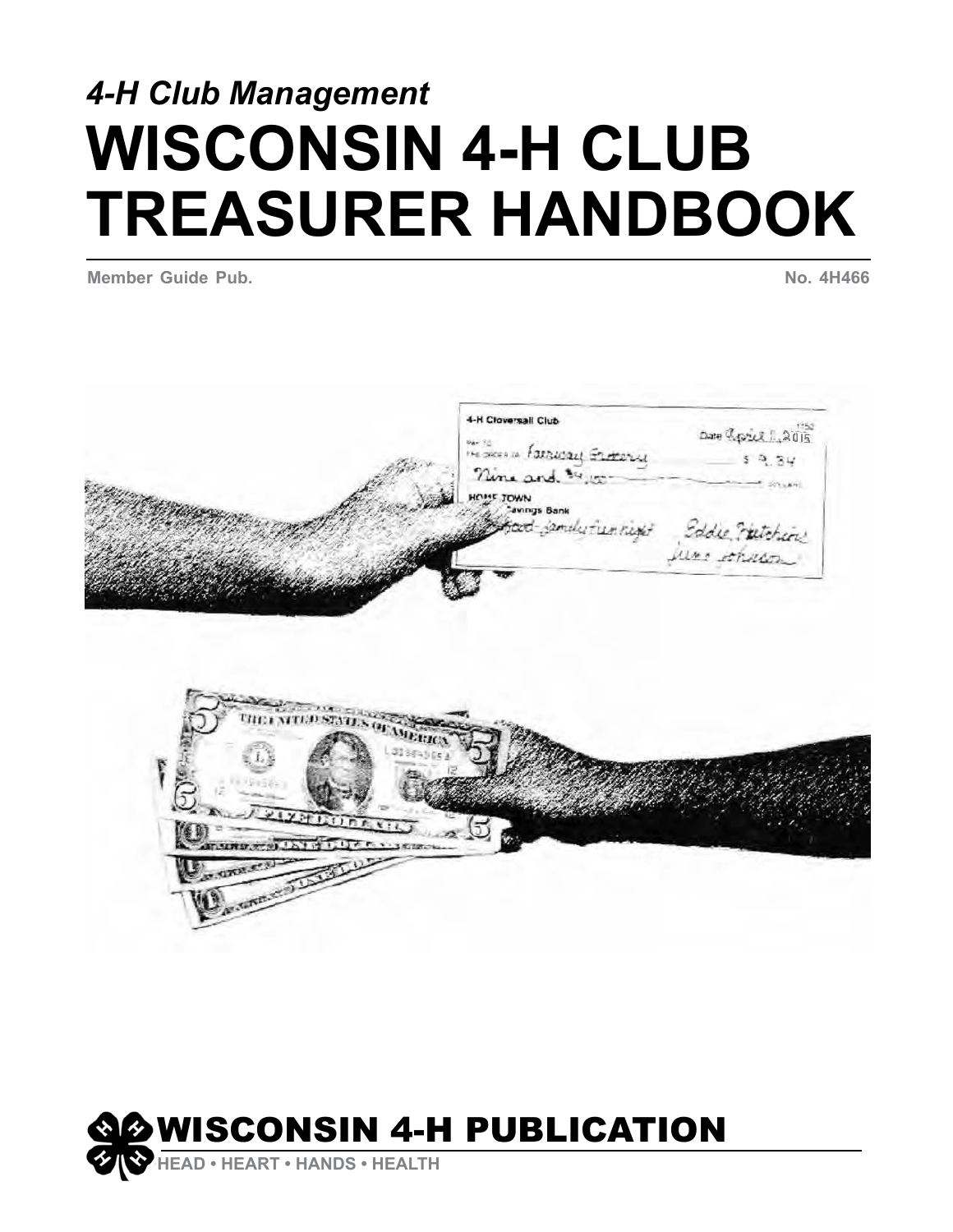# **CONTENTS**

| Duties of the Club Treasurer |  |
|------------------------------|--|
| Club Decisions about Money   |  |

# **Collecting Money ………………………………… 3**

Giving Receipts Depositing Money Preparing Deposits

| Approving and Paying Bills     |  |
|--------------------------------|--|
| Payment Approval Form          |  |
| Checks                         |  |
|                                |  |
| Maintaining the Check Register |  |
|                                |  |

The Treasurer's Report The Club Financial Record Dues Record Audit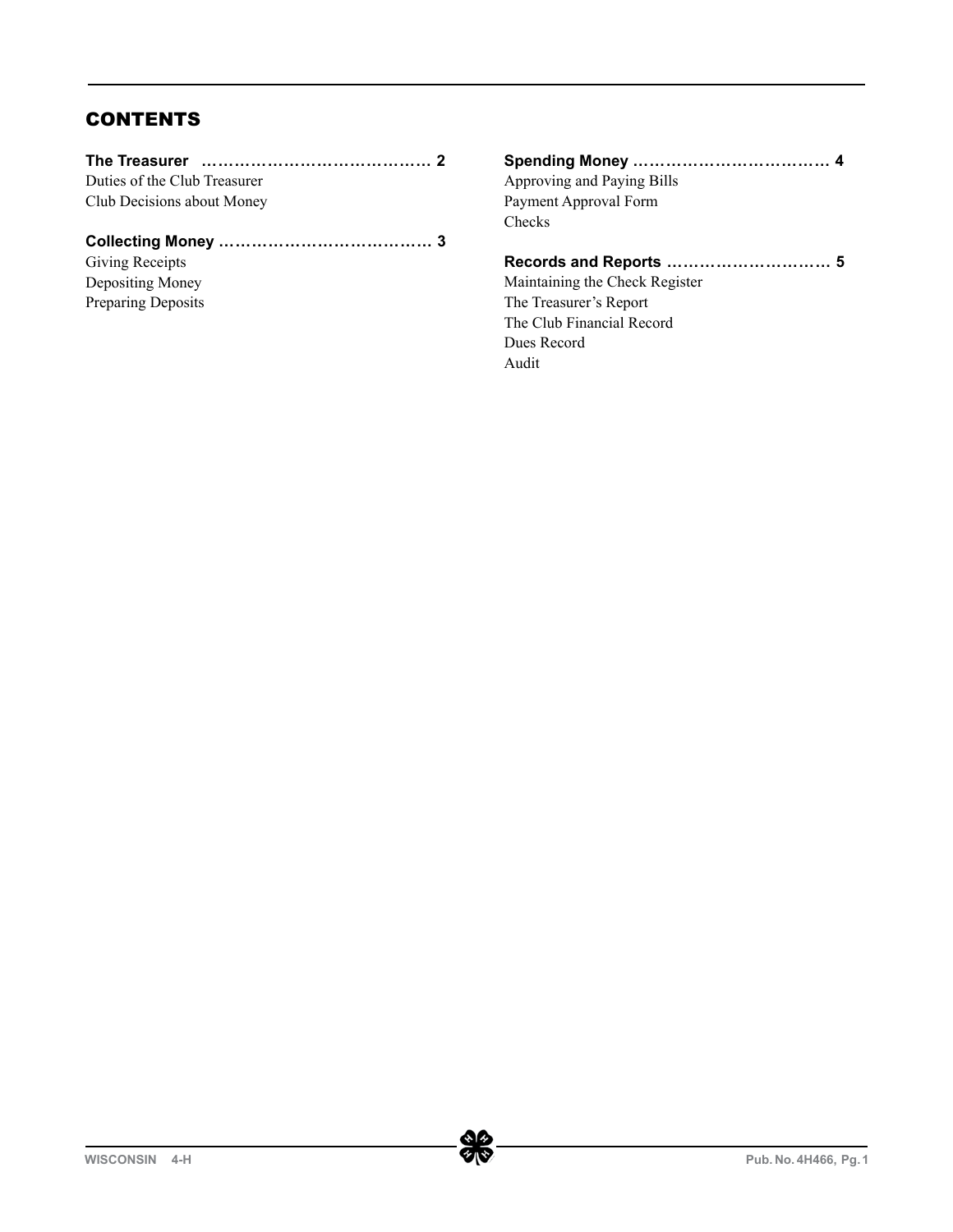## THE TREASURER

Congratulations on being selected club treasurer! Organizations need someone to keep track of money collected, do the club banking and pay bills. As the treasurer, you have very important duties and responsibilities.

## **Duties of the Club Treasurer**

- 1. Take charge of all the money taken in by the club.
- 2. Set up and maintain a checking account. The account should be set up so two signatures are required on the checks–yours and an authorized adult. The authorized adult must be a 4-H volunteer that holds responsibilities for 4-H Club finances. This is someone other than your parent, guardian or relative.
- 3. Keep an accurate financial record of: • All money received, including dues–showing the source of the money and the date received.
	- All money paid out, showing whom the money was paid to, what it was paid for, and the date of payment.
- 4. Deposit all money in a 4-H checking account or savings account in a local bank or credit union as soon as it is received. Do not keep club monies at home or on your person.
- 5. Never mix club money with your own. Never "borrow" club money.
- 6. Give a report of money received, bills paid, and amount on hand at each meeting when called upon by the president.
- 7. Pay money out of the treasury (by check) only as approved by the club or as specified by the by-laws of your club. Bills can be approved for payment through the annual approved budget or for bills that fall outside the budget, by a motion passed at a club meeting and is recorded in minutes. Pay bills authorized by the club promptly. Retain receipts and canceled checks on file covering all payments.
- 8. You are responsible for the club funds until your successor is elected. An auditing committee should check your records before they are turned over to your successor. Give complete, accurate records to your successor at the end of the year.
- 9. You need to assist in developing the club's annual budget and in the completion of the 4-H Club and Group Annual Financial Report, including your signature.
- 10. Attend the officers' training session when it is held in the county.

## **Club Decisions about Money**

It's important that your club discuss money at least once a year. Discussion topics should include:

- How much money will be needed?
- Will we collect dues?
- Do we need to conduct fund raising?
- How will we make decisions about spending money?
- Does the annual budget accurately reflect the club's planned spending and income?

A budget is a listing of how much money a club plans to make or take in and how much money it plans to spend. An annual budget is used by members, the treasurer, and 4-H volunteer leaders for planning expenses and approving bills. It must be approved by the membership.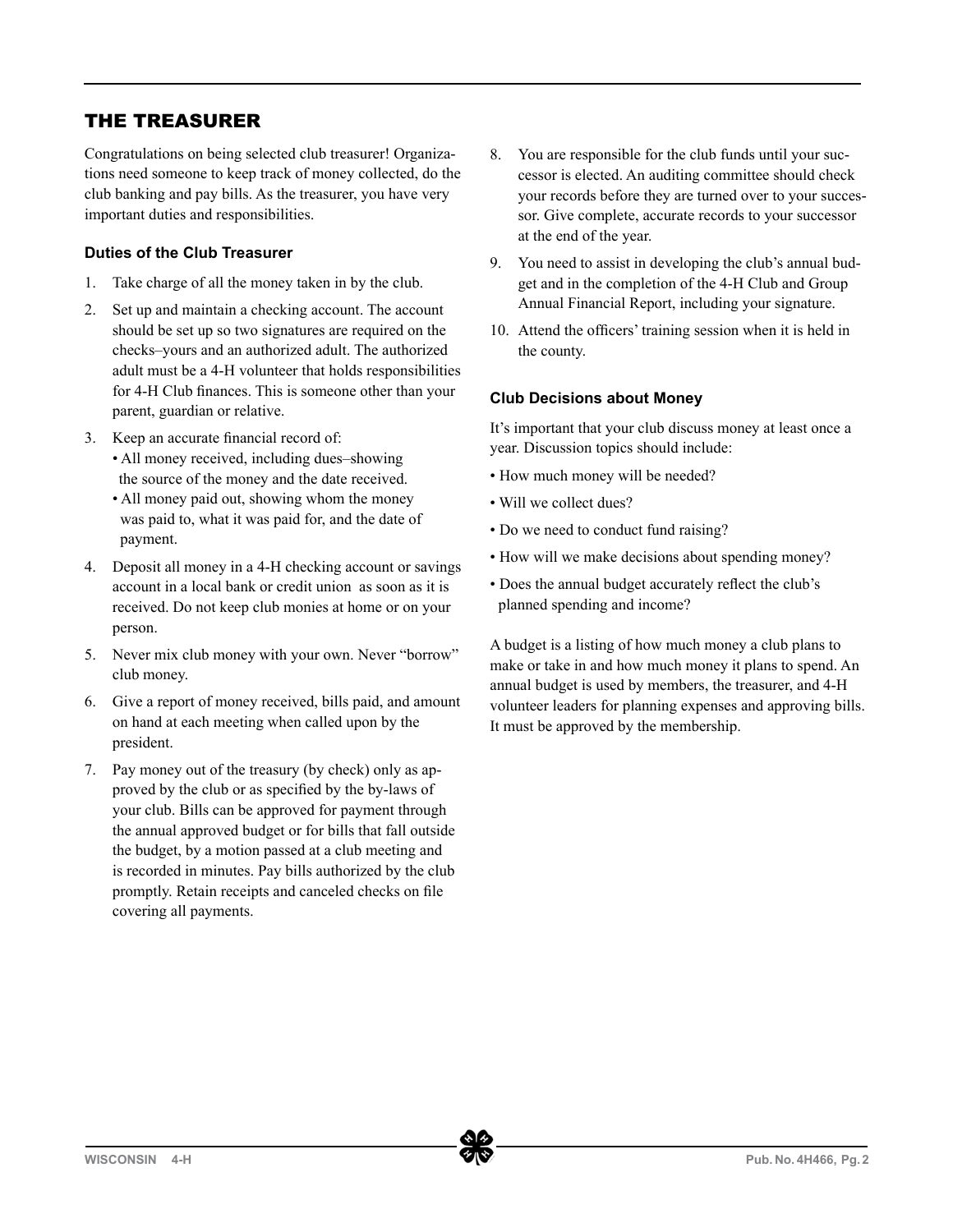## COLLECTING MONEY

## **Giving Receipts**

When you receive cash or checks you must always write a receipt. The receipt should include the amount, what the funds were for, and the date. When possible include the name of the person making the payment. Without a receipt there is no way to prove that your 4-H club received a specific amount of money or that you handled it correctly. Two people should count the money, agree on the amount and turn the money over to you. It's a good idea for you to verify the amount (recount the money) in the presence of the people giving you the money. Then give them a receipt for the amount they gave you (see Image 1).

## **Depositing Money**

Keep these things in mind when making deposits:

- Deposit all funds promptly.
- Never hold back cash from deposits to pay bills.
- Use deposit slips provided by the bank or credit union.
- If someone writes a check payable to you that is intended for your 4-H club, endorse it by writing "Pay to the order of (your club name)" and signing it with your name.
- 4-H money may be deposited in an FDIC (Federal Deposit Insurance Corporation) or NCUA (National Credit Union Administration) insured institution. This includes all savings accounts, checking accounts, money market accounts, and certificates of deposit.

## **Preparing Deposits**

Follow these steps when filling out a deposit ticket or slip (see Image 2).

- 1. Date the deposit slip.
- 2. Fill in the amount of currency (bills) and coins you are depositing.
- 3. List each check number and its amount separately.
- 4. Record the deposit in the checking account register.

**Image 1: Sample Receipt Image 2: Sample Deposit Slip**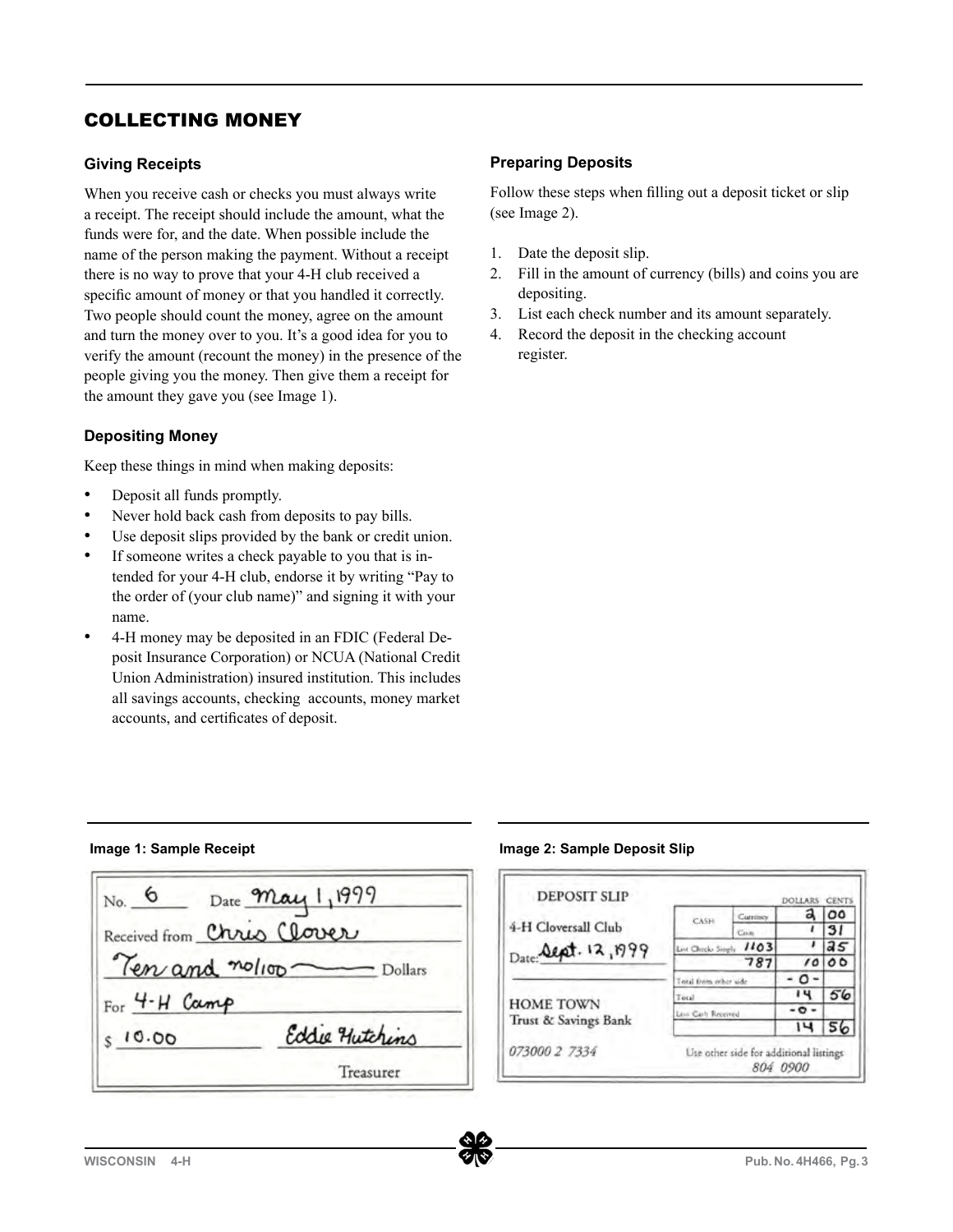## SPENDING MONEY

### **Approving and Paying Bills**

It's important to receive the club members' approval to pay the club's outstanding bills. This is done through the approved annual budget or for bills that fall outside the budget with a successful motion and vote by the members at a meeting. After the members approve paying the bills, write a check for the approved amount for each bill. Pay all bills by check.

## **Payment Approval Form**

A payment voucher is a form that records your 4-H club's approval to pay a bill. You may choose to prepare a payment voucher before paying any bill. After a bill is approved, prepare a check to pay it. After you write a check to pay a bill, attach the invoice (bill) or receipt to the payment voucher and finish filling out the payment voucher (see Image 3).

#### **Image 3: Payment Approval Form**

|                                                | Payment Approval Form<br>4-H Cloversall Club |               |
|------------------------------------------------|----------------------------------------------|---------------|
|                                                | (4-H Club Name)                              |               |
|                                                | Date of bill: March 15, $2015$               |               |
| Pay to: Fairway Grocery                        |                                              |               |
|                                                | (Copy of bill or receipt must be attached)   |               |
|                                                |                                              |               |
| Items purchased                                | Project                                      | Amount        |
| Foud                                           | Family Fun night                             | 9.34          |
|                                                |                                              |               |
|                                                |                                              |               |
|                                                |                                              |               |
| Ron Hacklin                                    |                                              | Date: 4-11-15 |
| Club President's Signature                     |                                              |               |
|                                                |                                              |               |
|                                                | Steppne Varless Date:                        | $4 - 11 - 15$ |
| Club Secretary's Signature<br>Check No. $1152$ | Date:                                        | $4 - 11 - 15$ |

### **Checks**

Follow these steps when writing checks:

- 1. Always have a written bill, invoice, statement, and written instructions by the leader or club meeting motion before writing the check.
- 2. Use ink.
- 3. Never erase a mistake. If you make a mistake, write "VOID" on the spoiled check and start a new one. Keep the voided check, don't destroy it.
- 4. Write today's date on the check (see Image 4).
- 5. Start writing the name of the person or business to whom the check is payable as close to the "pay to the order of" as possible.
- 6. Leave as little space as possible when filling in any of the lines on a blank check. This prevents someone else from changing a \$1 check, for example, into a \$100 or \$1,000 check.
- 7. Begin writing the amount at the left of the amount line. Be sure the written amount agrees with the numeric amount.
- 8. Identify the purpose of the check on the purpose/memo line.
- 9. Sign the check and have the authorized adult sign the check. Be sure to sign the check the same way you signed the signature card at the bank.
- 10. Record the date of payment and the check number on the bill. Keep a copy of each paid bill with permanent records.
- 11. Be sure to have sufficient funds in the checking account to cover the check you plan to write.
- 12. Never sign an incomplete or blank check.
- 13. Safeguard blank checks and notify the bank if any are lost or stolen to stop payment.

#### **Image 4: Sample Check**

4-H Cloversall Club 1152 Date april  $11.2$   $015$ PAY  $.34$ THE ORDER OF  $91 \text{ m}$ **HOME TOWN Trust & Savings Bank** Purpose Food-Family Film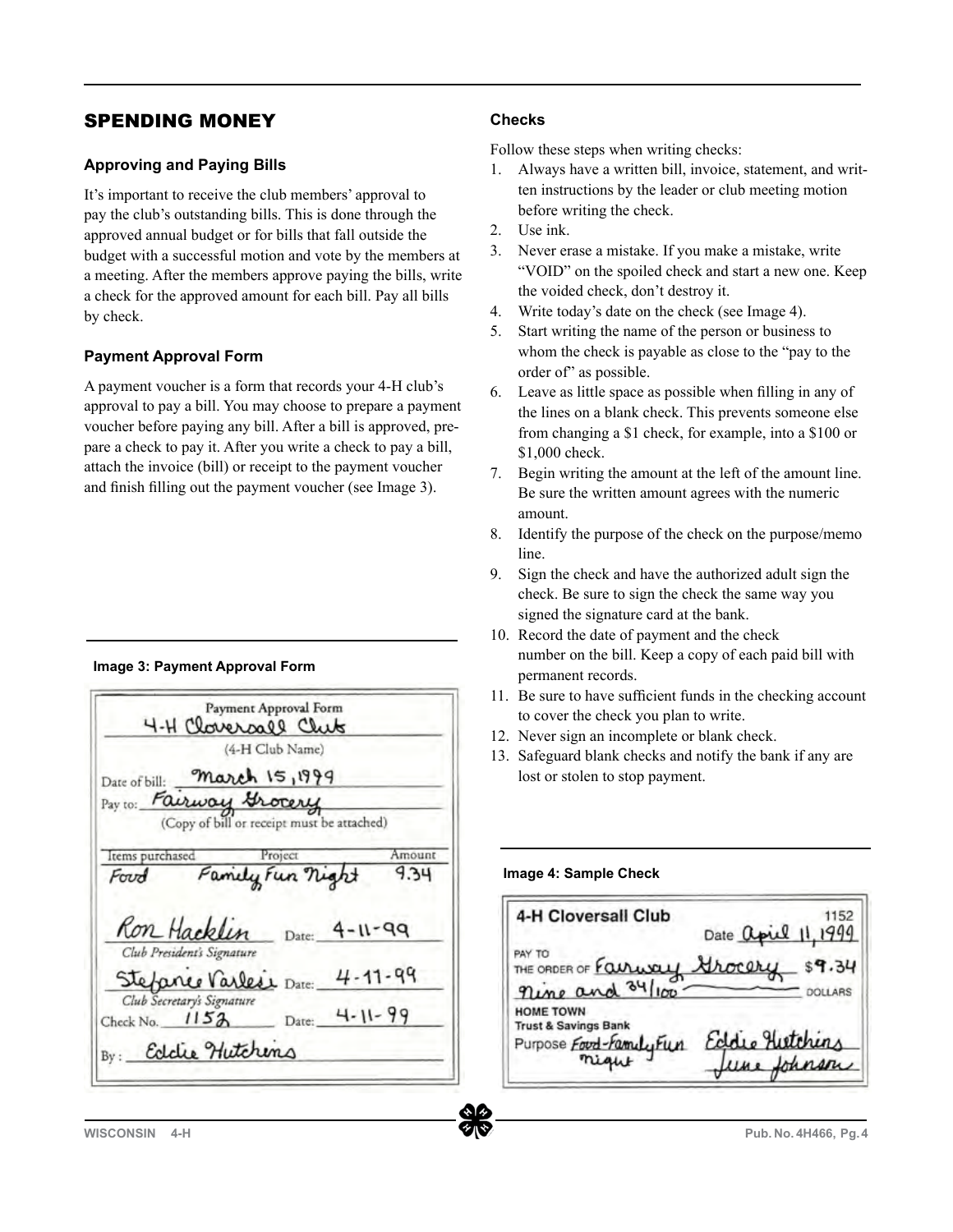## RECORDS AND REPORTS

## **Maintaining the Check Register**

In the checking account register, record the checks you've written (see Image 5). To keep your 4-H club's check register up to date, follow these steps.

- 1. Write the check number and the date it was written in the appropriate columns.
- 2. In the "description of transaction" column, write to whom the check was made payable and for what payment was made.
- 3. Enter the check amount in the "payment/debit" column. Subtract the check amount from the remaining balance on the line above and enter the new balance.
- 4. You can use the "T" column at the end of each month when you balance the account against the bank statement. Use this space to check off the checks and deposits that have cleared the bank (this information comes from the bank statement or the checks that have been returned to you).
- 5. The "Fee, if any" column is the place to list any fees the bank has charged your club.
- 6. Record the amount of deposits in the "deposit/credit" column. In the "description" column write the source of the funds. Add the deposit amount to the account balance on the line above.
- 7. Be sure to balance (reconcile) the check register with the bank statement on a monthly basis. Your 4-H leader can help you with this.

#### **Image 5: Sample Checking Account Register**

|        |      | CHECKING ACCOUNT REGISTER                                                     |               |    |   |              |                |         |         |          |
|--------|------|-------------------------------------------------------------------------------|---------------|----|---|--------------|----------------|---------|---------|----------|
|        |      | RECORD ALL CHARGES OR CREDITS THAT APPEAR ON YOUR ACCOUNT                     |               |    |   |              |                |         |         |          |
|        |      |                                                                               | Payment/Debit |    |   |              |                |         | Balance |          |
| Number | Date | Description of Transaction                                                    |               |    | T | Fee (if any) | Deposit/Credit |         | 80      |          |
|        |      |                                                                               | o             | 34 |   |              |                |         |         |          |
|        |      |                                                                               |               |    |   |              |                |         | 170     | 78       |
|        |      |                                                                               |               |    |   |              | 10             | $\circ$ | 10      | $\sigma$ |
|        |      | 1152 4/11/15 Fairway Grocery<br>5/115 Family Fun night Food<br>5/115 H-H Camp |               |    |   |              |                |         | 180     | n8       |
|        |      |                                                                               |               |    |   |              |                |         |         |          |
|        |      |                                                                               |               |    |   |              |                |         |         |          |
|        |      | <b>SUSTINE</b>                                                                |               |    |   |              |                |         |         |          |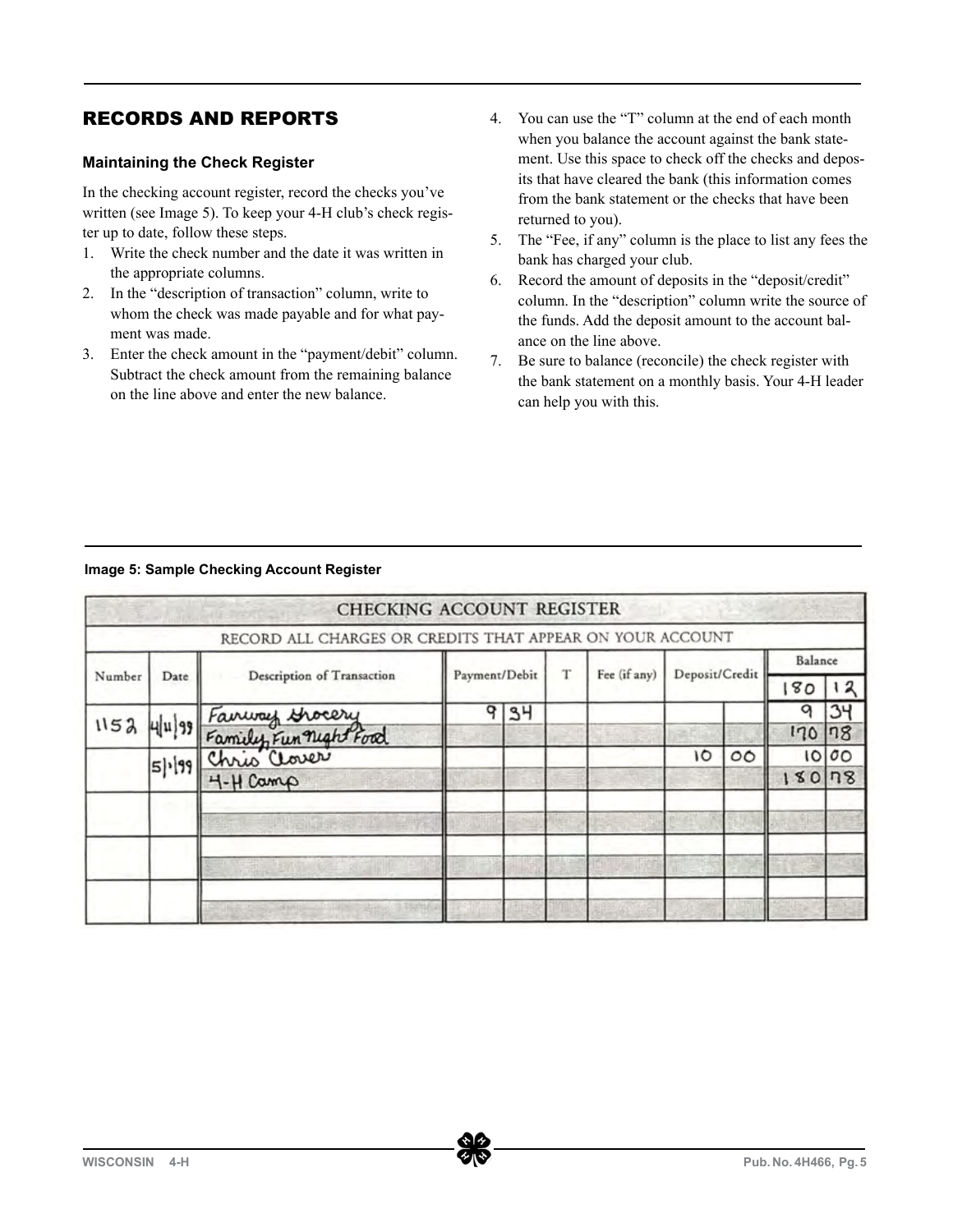### **The Treasurer's Report**

The treasurer's report informs members of the club's financial activity since the last meeting.

Complete a copy of the "Monthly Club Treasurer's Report"and present it to the club (see Image 6).

|                                                              | Club Name                                                                                                                                                                                                                                                                                                                   |  |
|--------------------------------------------------------------|-----------------------------------------------------------------------------------------------------------------------------------------------------------------------------------------------------------------------------------------------------------------------------------------------------------------------------|--|
| State the checking account beginning balance:                |                                                                                                                                                                                                                                                                                                                             |  |
|                                                              |                                                                                                                                                                                                                                                                                                                             |  |
|                                                              |                                                                                                                                                                                                                                                                                                                             |  |
| Money received:                                              |                                                                                                                                                                                                                                                                                                                             |  |
| $amount \S$                                                  |                                                                                                                                                                                                                                                                                                                             |  |
| amount \$                                                    |                                                                                                                                                                                                                                                                                                                             |  |
| amount \$                                                    |                                                                                                                                                                                                                                                                                                                             |  |
| amount \$                                                    |                                                                                                                                                                                                                                                                                                                             |  |
| $amount \$                                                   |                                                                                                                                                                                                                                                                                                                             |  |
|                                                              | Total received: \$                                                                                                                                                                                                                                                                                                          |  |
|                                                              |                                                                                                                                                                                                                                                                                                                             |  |
|                                                              | $\sqrt[3]{\phantom{a}}$ to $\phantom{a}$ to $\phantom{a}$                                                                                                                                                                                                                                                                   |  |
|                                                              | for (what purpose)<br>$\frac{1}{2}$ $\frac{1}{2}$ $\frac{1}{2}$ $\frac{1}{2}$ $\frac{1}{2}$ to $\frac{1}{2}$ to $\frac{1}{2}$ is $\frac{1}{2}$ in $\frac{1}{2}$ in $\frac{1}{2}$ is $\frac{1}{2}$ in $\frac{1}{2}$ in $\frac{1}{2}$ is $\frac{1}{2}$ in $\frac{1}{2}$ in $\frac{1}{2}$ is $\frac{1}{2}$ in $\frac{1}{2}$ in |  |
|                                                              | for (what purpose) experience and the set of the set of the set of the set of the set of the set of the set of the set of the set of the set of the set of the set of the set of the set of the set of the set of the set of t                                                                                              |  |
|                                                              |                                                                                                                                                                                                                                                                                                                             |  |
|                                                              | $\sim$ to $\sim$ to $\sim$<br>for (what purpose) experience and the set of the set of the set of the set of the set of the set of the set of the set of the set of the set of the set of the set of the set of the set of the set of the set of the set of t                                                                |  |
|                                                              |                                                                                                                                                                                                                                                                                                                             |  |
|                                                              |                                                                                                                                                                                                                                                                                                                             |  |
|                                                              |                                                                                                                                                                                                                                                                                                                             |  |
|                                                              |                                                                                                                                                                                                                                                                                                                             |  |
|                                                              |                                                                                                                                                                                                                                                                                                                             |  |
| Payments:<br>for (what purpose)<br>State the ending balance: | Total payments: \$                                                                                                                                                                                                                                                                                                          |  |

**Image 6: Sample Monthly Club Treasurer's Report**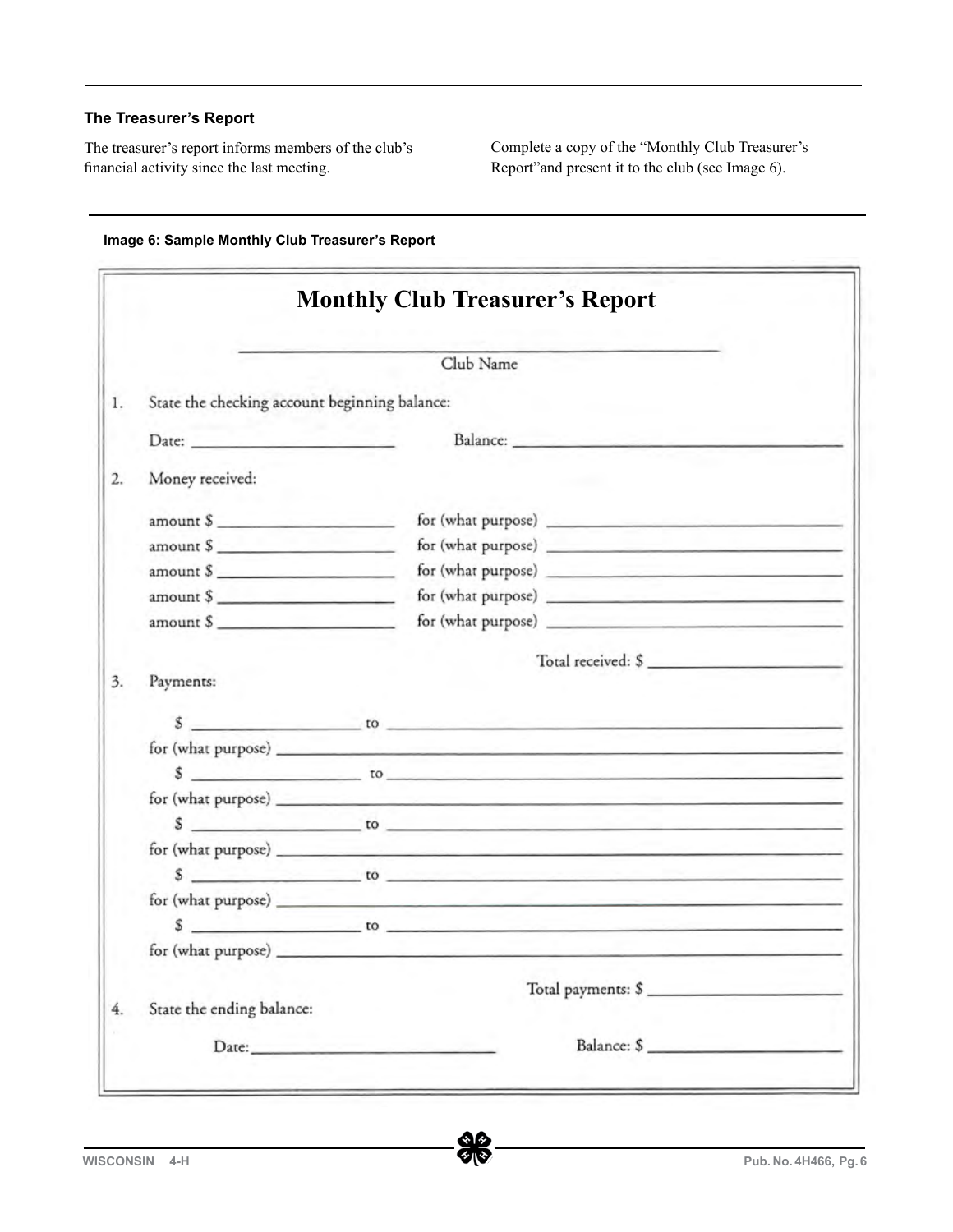## **The Club Financial Record**

The Financial Record allows you to keep your financial records up-to-date. Begin the record sheet with the ending balance from last year's club financial record. Record the check number, date, who was paid and for what, the amount and the balance for each payment. For receipts, record the date, who submitted the funds and for what, the amount and the balance. Use one line for each transaction (see Image 7).

## **Dues Record**

Clubs may choose to use a dues record as part of the financial record (see Image 8).

## **Audit**

At the end of each 4-H year, the club financial record must be audited. The club leader assists the treasurer in preparing for the audit. Additional information on audits is located in the Financial Management section of the Wisconsin 4-H website.

#### **Image 7: Sample Club Financial Report**

| Check # | Date | Received from whom or what,<br>Paid to whom for what                 | Payments    |    | Receipts<br>IS |   | Balance |         |
|---------|------|----------------------------------------------------------------------|-------------|----|----------------|---|---------|---------|
|         |      | Balance at beginning of year                                         |             |    |                |   | 186     | $\circ$ |
| 1151    |      |                                                                      | $\varsigma$ | 88 |                |   | 180     | 12      |
| 1152    |      |                                                                      | ۵           | 34 |                |   | 170     | 78      |
|         |      | al7/15 ABC Grocery<br>4/11/15 Fairway Grocery<br>5/1/15 Chris Clover |             |    | 10             | Ω | 180     | 78      |
|         |      |                                                                      |             |    |                |   |         |         |

**Image 8: Sample Dues Record**

# Annual Dues Per Member \$

| Name | Amount Paid | Date |
|------|-------------|------|
|      |             |      |
|      |             |      |
|      |             |      |
|      |             |      |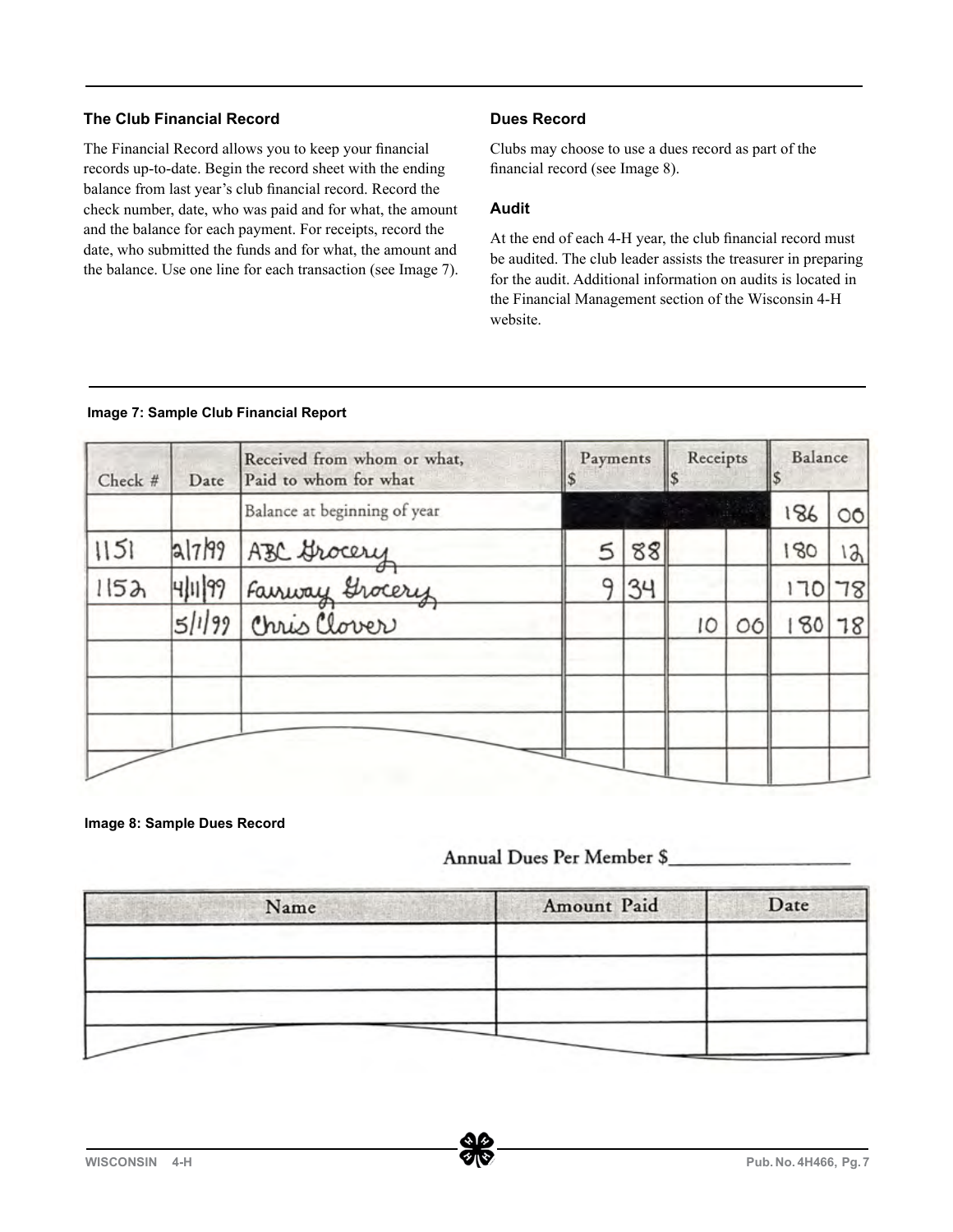### **Sample Checks for Practice**

| PAY TO<br>THE ORDER OF          | S |                |
|---------------------------------|---|----------------|
|                                 |   |                |
|                                 |   |                |
|                                 |   | <b>DOLLARS</b> |
| <b>HOME TOWN</b>                |   |                |
| <b>Trust &amp; Savings Bank</b> |   |                |
| Purpose                         |   |                |

| 4-H Cloversall Club                                 | Date |   | 1152           |
|-----------------------------------------------------|------|---|----------------|
| PAY TO                                              |      |   |                |
| THE ORDER OF                                        |      | S |                |
|                                                     |      |   | <b>DOLLARS</b> |
| <b>HOME TOWN</b><br><b>Trust &amp; Savings Bank</b> |      |   |                |
| Purpose                                             |      |   |                |
|                                                     |      |   |                |
|                                                     |      |   |                |

| 4-H Cloversall Club             | Date |   | 1152           |
|---------------------------------|------|---|----------------|
| PAY TO                          |      |   |                |
| THE ORDER OF                    |      | S |                |
|                                 |      |   | <b>DOLLARS</b> |
| <b>HOME TOWN</b>                |      |   |                |
| <b>Trust &amp; Savings Bank</b> |      |   |                |
|                                 |      |   |                |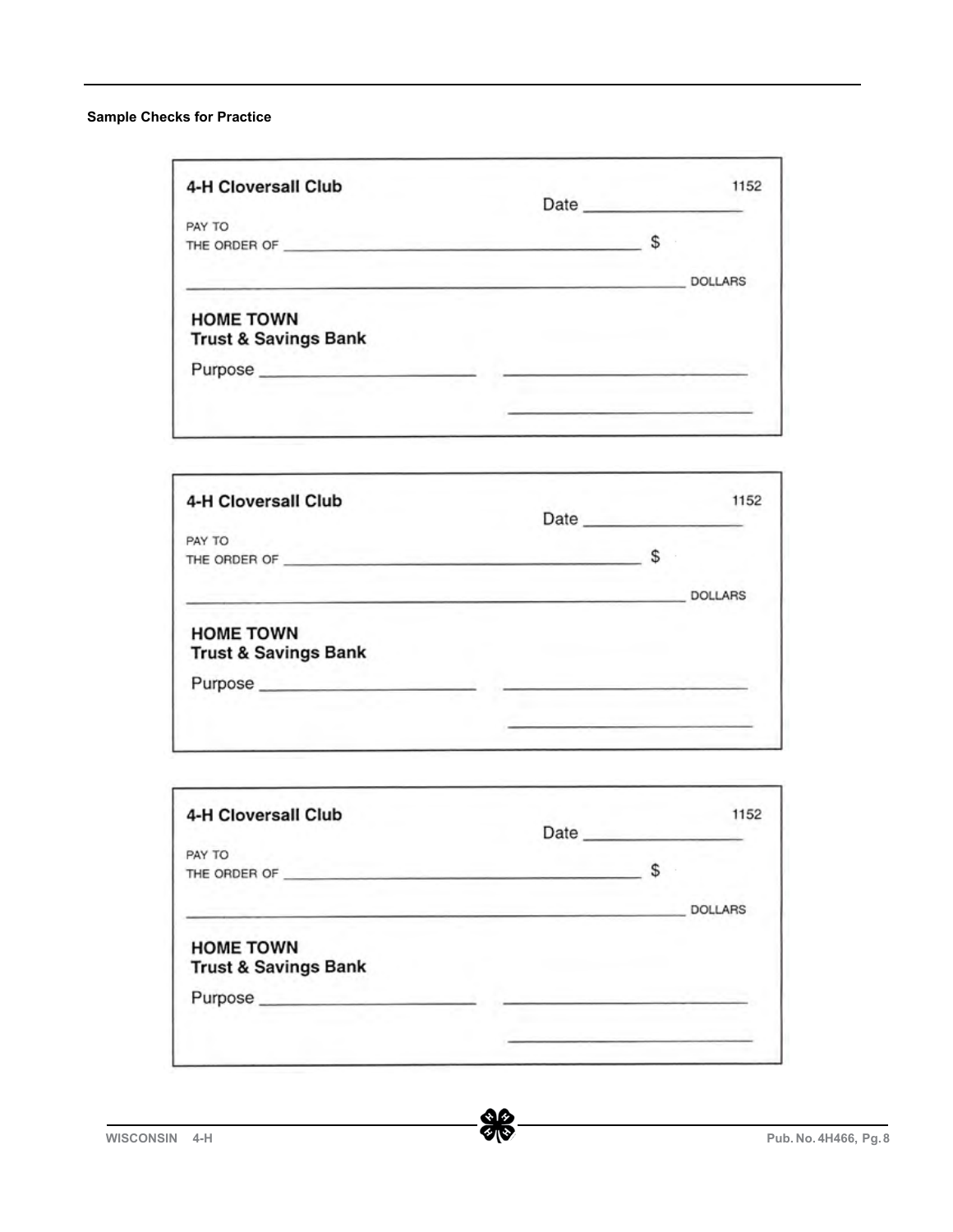#### **Sample Checks for Practice**

| 4-H Cloversall Club                                 | Date <b>Date</b> |   | 1152           |
|-----------------------------------------------------|------------------|---|----------------|
| PAY TO                                              |                  |   |                |
| THE ORDER OF                                        |                  | S |                |
|                                                     |                  |   | <b>DOLLARS</b> |
| <b>HOME TOWN</b><br><b>Trust &amp; Savings Bank</b> |                  |   |                |
|                                                     |                  |   |                |

| 4-H Cloversall Club                                 |   | 1152<br>Date <b>Date</b> |
|-----------------------------------------------------|---|--------------------------|
| PAY TO                                              |   |                          |
| THE ORDER OF                                        | S |                          |
|                                                     |   | <b>DOLLARS</b>           |
| <b>HOME TOWN</b><br><b>Trust &amp; Savings Bank</b> |   |                          |
| Purpose                                             |   |                          |
|                                                     |   |                          |
|                                                     |   |                          |

| 4-H Cloversall Club                                 | Date |   | 1152           |
|-----------------------------------------------------|------|---|----------------|
| PAY TO                                              |      |   |                |
| THE ORDER OF                                        |      | S |                |
|                                                     |      |   | <b>DOLLARS</b> |
| <b>HOME TOWN</b><br><b>Trust &amp; Savings Bank</b> |      |   |                |
|                                                     |      |   |                |
|                                                     |      |   |                |
|                                                     |      |   |                |